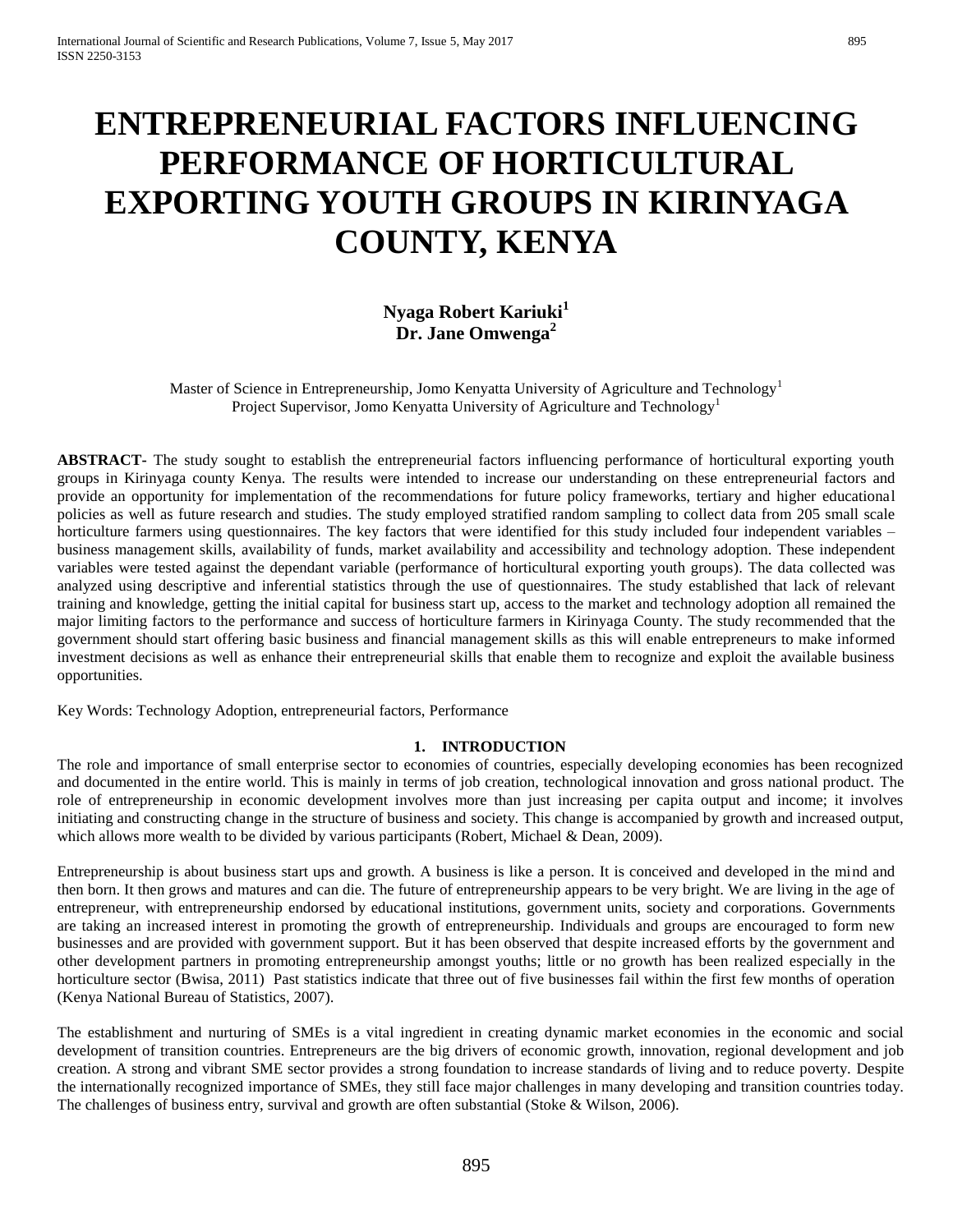Trade in fresh horticultural products has become increasingly global. The trade is vertically integrated through contracts rather than control and ownership of the means of production. This trend has been encouraged by a liberalizing international and national regulatory frame work associated with World Trade Organization (WTO), International Monetary Fund (IMF) and the World Bank policies, and has been further facilitated by improvements in communication and packaging technologies. Others estimate that trade in fresh fruits, vegetables and cut flower is equivalent to 8 percent of global commodity trade-equivalent to that of crude petroleum (Bruinsma, 2008).

Horticultural crops development authority records that up to 80% of horticultural production in Kenya is under taken by smallholder farmers. The sub-sector employs approximately 4.5 million people countrywide directly in production, processing, and marketing; while another 3.5 million people benefit indirectly through trade and other activities (Horticultural crops Development Authority, 2005). The Government has therefore identified horticulture as a major sub-sector in realizing the country's "Vision 2030" which envisages Kenya as middle income earner economy and semi-industrialized country. Despite their significant contribution, smallholder farmers in Kenya are facing a number of challenges including high cost of inputs, limited access to extension services, unreliable weather, and limited access to direct markets. In a bid to address these challenges, the Government is implementing either singly or with collaborating partners a number horticultural projects and programs with specific objectives (KDLC, 2010).

Horticulture farmers have increased their strength by forming associations. Kenya has in recent years witnessed a rapid growth in MSE associations. Despite this, the sector is still constrained in several ways. The formation of most groups is the outcome of external pressures of government policy, political interventionism and donor funding. Eg the Kenya government Uwezo fund created in 2013 requires the youth and women to form groups to access the funds. This top-down influence has dampened the self-help spirit and lowered the spirit of member ownership within the associations. The sector remains largely uncoordinated and the capacity of MSE associations to lobby for implementation of policies for MSE development remains weak. Weak and poorly organized associations that lack the bargaining power and advocacy capacity are largely to blame for limited participation of MSEs in planning their activities and general development (KIPPRA, 2003).

In a bid to address the above challenges, the Government continues formulating horticultural projects and programs with a view of addressing specific objectives; four such projects are the National Accelerated Agriculture Input Program (NAAIP), Njaa Marufuku programme, Smallholder Horticulture Marketing Project (SHoMAP), and the Smallholder Horticulture Development Project (SHDP). The NAAIP is involved in capacity building and provision of seed and fertilizer grants for one hectare per smallholder farmer.

Among key priorities in the Kirinyaga County Development plan for the period (2013-2017) is enhancement of entrepreneurship through sensitization of indigenous entrepreneurs in processing, management and marketing . There is high concentration of stakeholders in Kirinyaga production area, which is equally very active in export horticulture business. This scenario is prevalent in the horticultural sector.

The main objective was to explore entrepreneurial factors influencing performance of horticultural exporting youth groups in Kirinyaga County Kenya. Specific objectives were: to examine the effect of business management skills level on entrepreneurial performance of horticultural exporting youth groups in Kirinyaga county, to determine the effect of availability of funds on entrepreneurial performance of horticultural exporting youth groups in Kirinyaga county, to determine the effect of market availability and accessibility on entrepreneurial performance of horticultural exporting youth groups in Kirinyaga County and to determine the effect of technology adoption on entrepreneurial performance of horticultural exporting youth groups in Kirinyaga county.

## **2. LITERATURE REVIEW**

## **2.1 Theoretical Framework**

## **2.1.1 Credit Rationing Theory**

In their formulation, Stiglitz and Weiss (1981) argued that agency problems (a conflict of interest between management (agents) and the shareholders (owners) of the organization) and information asymmetries are the major reason why SMEs have constrained access to finance. SMEs know their real financial structure, the real strength of the investment project and the effective intention to repay the debt, that is, firms have superior private information (asymmetric information). Hence, the bank manager makes decisions under asymmetric information, and operates under a moral hazard and adverse selection risk.

Stiglitz and Weiss (1981) explained the choice among different financing sources under conditions of asymmetric information and credit rationing. Asymmetric information can lead to credit rationing conditions by modifying the risk-return distribution; this fact encourages banks to refuse capital for investments and produces divergence between capital demand and supply (Alfo & Trovato, 2006).

Start-up small firms are more likely to be affected by information asymmetry problems. There are some categories of SMEs that will face additional problems due to lack of security, such as young entrepreneurs or those from deprived areas. In addition, there may be asymmetries arising from location as well as sector. For example, owners of MSEs in rural environments may face difficulties with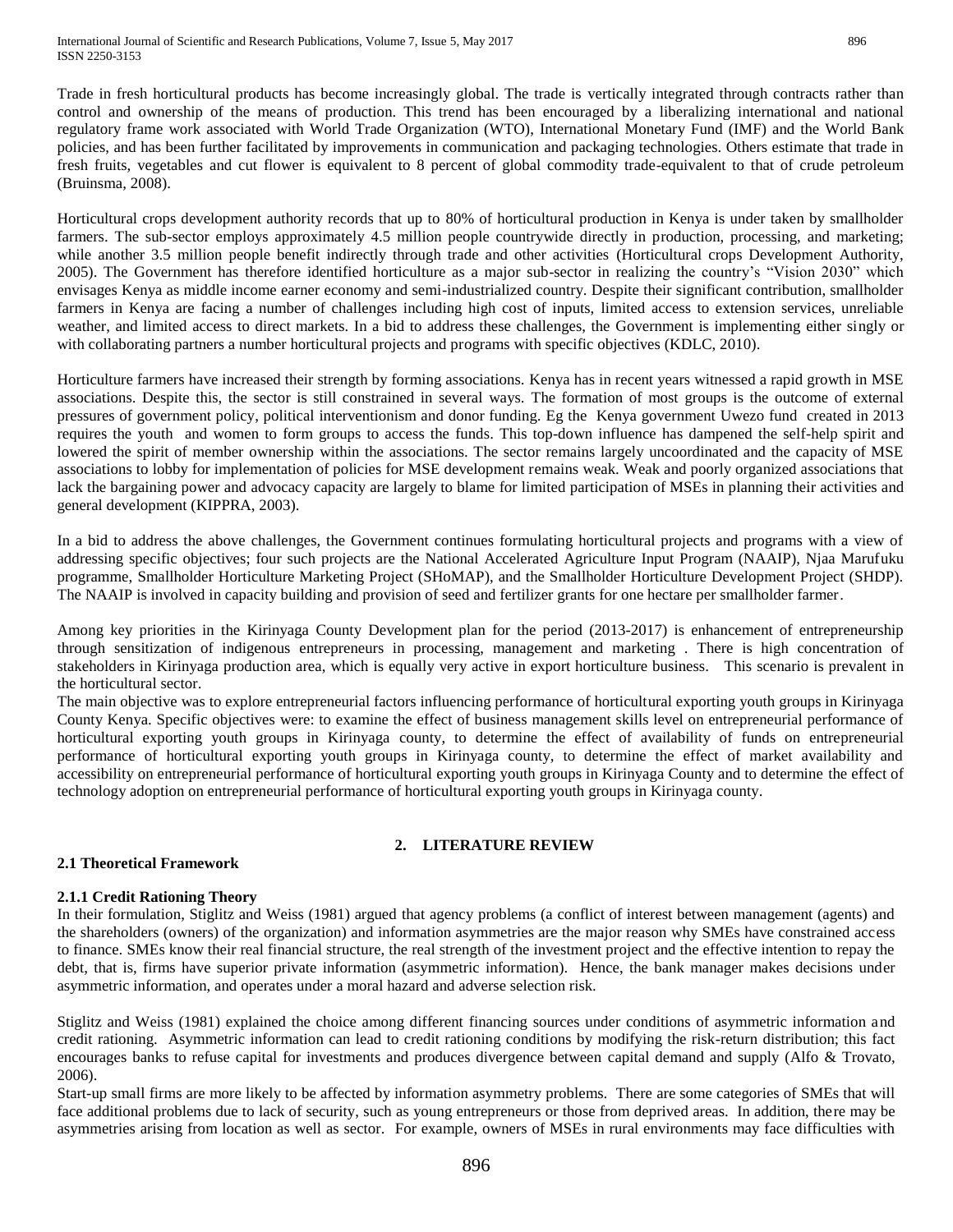access to bank finance. Small firms are more likely to be rationed because they are seen as particularly risky. Although they might be willing to pay more to compensate for the additional risk, the banks will refuse to raise the interest rate sufficiently to equate supply and demand.

## **2.1.2 Industrial Organizational Economics Theory**

Different firms, and different industries, make different levels of profits. This is something neo-classical economics cannot explain. Industrial organization economics (IOE) is essentially based on the idea that excess profits (those above and beyond those necessary to keep a firm in business) arise due to market imperfections. Market imperfections occur when classical assumptions fail to occur. Important instances are when there are only a small number of suppliers, giving rise to monopoly, costs associated with entering and exiting a new market, economics of scale, and product differentiation and buyers substitution products from one industry with those of another.

The school has three main stages of development. The first stage, initiated largely by Brain (1968) suggests that firms strive for monopolistic power to protect market positions and collect large rents. They attempt to restrain output and competition so that they may charge higher prices or reduce the quality of the product. The second stage is associated with the work of Porter (1980, 1985). Porter inverted Brain's idea. Rather than firms finding themselves in a structured position and then having to adjust their conduct to improve performance, Porter suggested that managers might actively seek out unexploited structures (market positions) that, given current conduct, or conduct that might be developed, would lead to superior performance. Porter's central suggestion is the idea of 'five forces'. The third stage in the development of IOE reflects a change in both perspective and methodology. The change in perspective has been from the (implicit) assumption of the static, given nature of structural market imperfections that surrounds a firm or sector to a recognition that such imperfections are dynamic and result from interacting decision making by competitors, buyers and suppliers.

## **2.1.3 The Resource Based Theory**

This theory explains how entrepreneurs themselves build businesses from the resources they currently posses or can realistically acquire in order to gain a sustained competitive advantage (Dollinger, 1999).

The resource based theory argues that the choice of which industry to enter and what business to be in is not enough to ensure success. The theory says that the nature and the quality of the resources the entrepreneur posses and can acquire can lead to long run success. The theory treats entrepreneurs-the individual-as important unique resources to the firm, resources that money cannot buy. The resource based theory contests the assumptions of the purely economic theories of industrial organization and strategy by assuming that resources distributed among firms are heterogeneous and immobile (Ntere,2006).

The resource based theory holds that sustainable competitive advantage (SCA) is created when firms possess and employ resources that are: Valuable because they exploit some environment opportunity; Rare in the sense that there are not enough for all competitors; imperfectly imitable so that competitors cannot merely copy them; Non-substitutable with other resources.

When a firm possesses and controls resources with these four characteristics, it can withstand competitive and imitative pressures. If the new enterprise can protect these resources and maintain these four qualities, it will have competitive advantage over the long term. The resource based theory recognizes six types of resources: financial; physical; human; technological; reputational and organizational. These six types are broadly drawn and include all assets, capabilities, organizational processes, firm attributes, information and knowledge.

#### **2.2 Empirical Review**

Namusonga (1998) viewed entrepreneurial development to entail changing of attitudes in a way that inculcate in potential entrepreneurs the "philosophy of winners" that gives them a visionary focus. He further adds that strategic entrepreneurship development and promotion of an enterprise culture can produce a mass of creative and innovative Kenyan capable of developing into high - profile entrepreneurs and industrialists, especially among women and youth. Namusonga (1998) further emphasized the crucial part that literacy plays in the success of entrepreneurs. He noted that the level of knowledge, skills and attitude required by entrepreneurs is highly influenced by the sophistication and basic education. The Kenya government has, also recognized the importance of literacy in entrepreneurship.

Berheim, Garret and Maki (2001) observed that financial education for youths increases savings rate in adulthood. They say that "at each stage of life one needs to learn some financial tips and tools geared towards saving and stretching earnings. Morris and Somerset (1971) and Marharia (1989) suggested that a large number of small business enterprises have not expanded partly due to lack of relevant information.

Githae (2004) observed that there is existence of disparities between training of the small enterprises sector and the supply of trainers, lack of closer collaboration between training institutions and employers and presence of poor and inadequate training. Hence the above literature review indicates that literacy level is a vital /critical success factor in entrepreneurship.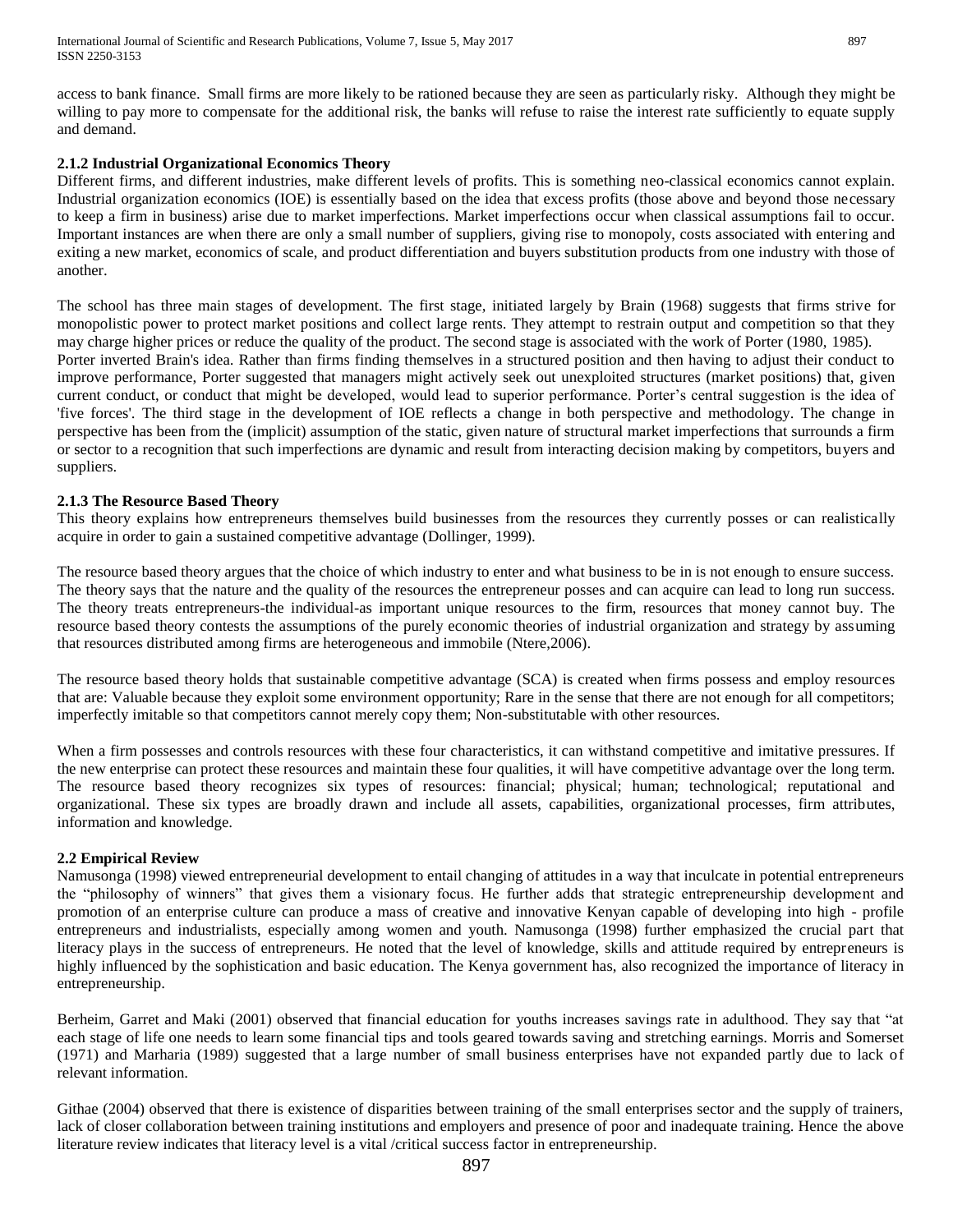Bennet & Canvas (1995) details that developed countries save a large portion of incomes and accumulate greater wealth than developing countries. In fact developing countries have very low or negative savings or investments rates or even they survive by borrowing. Recent evidence indicated that most developing countries are still pleading with International monetary Fund and World Bank, in order to write off their debts. This is an indication that there is still a lot to be done in order for the developing countries to cross the poverty line. The effect of the continental poverty thus goes down to the household level.

Wolff (2001) observed that "the board pattern is that accumulation of assets in the typical US household largely occurs via home ownership and retirement pension accounts." This evidence is typically of developed countries. For developing countries like Kenya this may not be very practical in that most of the pension-able lot have no assets due to persistent and carried forward poverty over years. This hinders savings and investment opportunities throughout their lives.

Education however, through training, increases savings of all types as shown in recent studies. In another study, Bernheim, Garret and Maki (2001) observed that financial education for the youth increases savings rate in adulthood. Colleges teach the value of savings. Clarke, Cull and Pería (2001), for example, investigate the impact of foreign bank penetration on lending to SMEs. They found that foreign bank penetration increases the share of financing from banks and lowers financing obstacles as perceived by firms, particularly in the case of large firms.

Love and Mylenko (2003) explore how credit-reporting institutions affect financing constraints. The authors found that private credit registries relax financing constraints and increase bank financing, particularly for SMEs. By contrast, public registries do not have a significant effect. Beck et al. (2003) studied the impact of bank concentration on firms' financing obstacles and access to credit. They found that in countries with low levels of institutional development, bank concentration leads to higher obstacles and a lower share of bank financing, particularly in the case of SMEs.

Finally, Galindo and Micco (2004) explored on the impact of several measures of creditor rights protection on the share of financing from banks. They found that creditor rights increase access to financing by SMEs relative to the effects on large firms. The training needs of growing businesses vary substantially and relate primarily to the development of broader aspects of management of the business, such as market diversification, product design, marketing, and access to finance, technology and networks.

Oketch (1995) indicated that apart from lack of credit, education level is another factor which poses a challenge to small scale enterprise; he noted that almost 40% of the entrepreneurs with high school or university education have accessed credit in the past compared with 24 %of their counterparts with up to four years of education. In the economic managerial for renewed growth policy (GoK, 1992) the government appreciates the acquisition of relevant vocational, technical and business skills as one of the critical factors necessary for growth and development of micro and small enterprises. The policy provide for technical and vocational training at the primary and secondary levels.

Okoth (1995) observed that education level is a factor that influences entrepreneurship. According to his survey almost 40% of the entrepreneurs with high school or university education have accessed credit in the past, compared with 24 % of their counterparts with up to four years of education.

## **2.3 Critique of Existing Literature and Research Gaps**

The study by Helmsing and Thikolstee (1993) does not conform to the recent situation where we still find that the SMEs still face limited access to market, high transaction cost, poor infrastructure, lack of marketing knowledge, low investment, and limited skill and management know-how. Until recently, lack of comparable data hampered attempts to study the determinants of financing constraints for small enterprises in a cross-country context.

For the most part, these studies look at the impact on credit constraints of a single explanatory variable (such as foreign bank penetration, bank competition, availability of credit registries, or creditor rights) and do not attempt to bring all the potential determinants together into the analysis.

A report by the Ministry of Youth indicated that the youth enterprise fund is benefiting high number of youths in the country due to employment opportunities created through the enterprises (GoK, 2007). These findings however are not a true reflection of what is now happening in the country. The Uwezo fund has age restrictions which now bars the able youth from accessing the funds. The age limit of 35 years is rather on the lower side considering that most people who want to engage in horticulture are in the age of 40 years. The regulation also requires the youth to form groups. People have different interests and want to pursue their dreams differently. This

makes it difficult for the youth to form legible groups and for those groups that are formed, managing them becomes a big problem, (World Bank Report, 2010).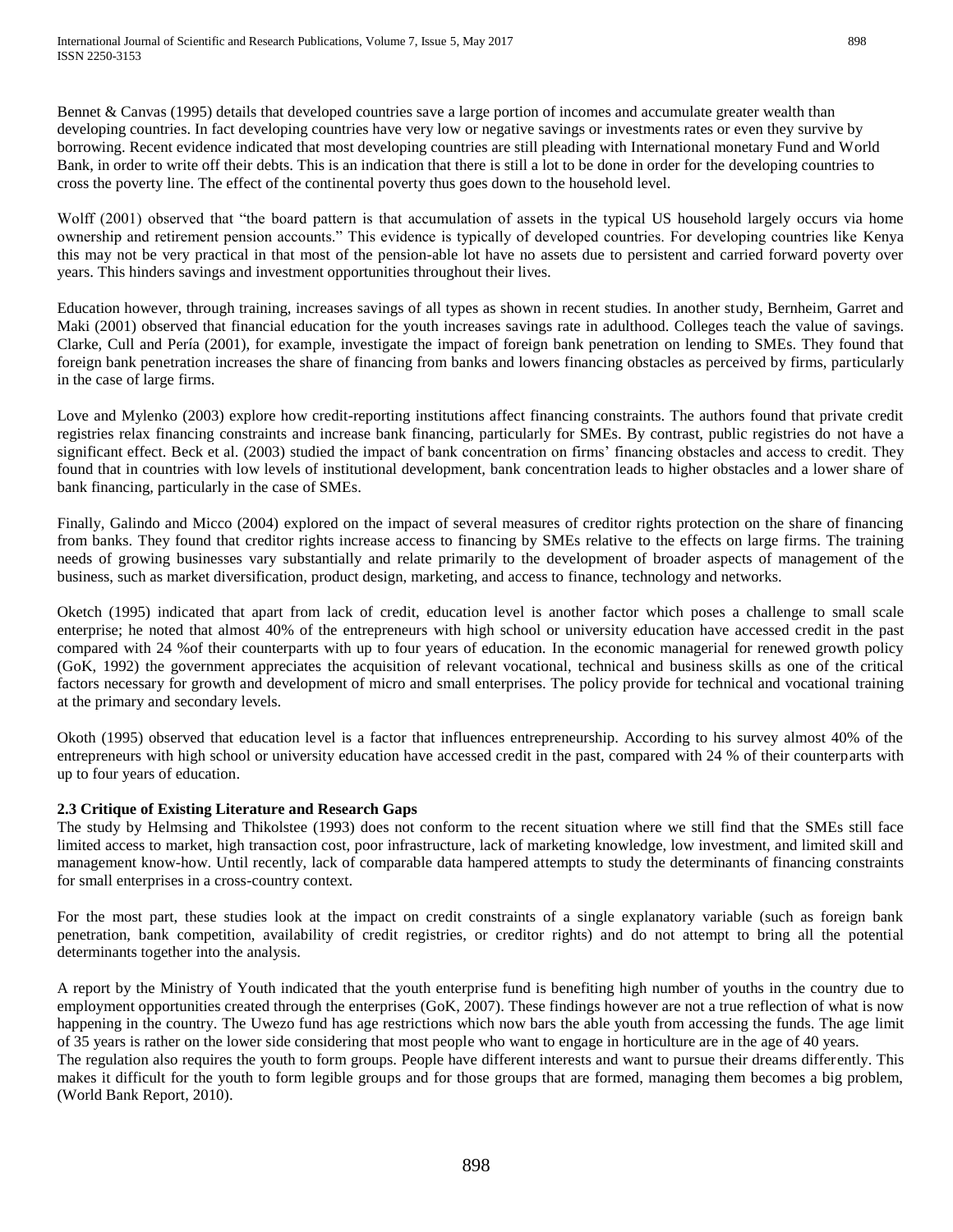In Kirinyaga county according to the First Kirinyaga County Integrated Development plan (KCIDP, 2013) small enterprise sector will be provided with cheap but appropriate agricultural equipment as well as providing the necessary infrastructure. Among key priorities in the Kirinyaga County Development plan for the period (2013-2017) is enhancement of entrepreneurship through sensitization of indigenous entrepreneurs in processing, management and marketing. There is high concentration of stakeholders in Kirinyaga production area, which is equally very active in export horticulture business. It is only in Kirinyaga where GTZ/PSDA supported Global GAP activities—supported MoA's national wide sensitization campaigns and farmer trainings, gave grants for establishing common infrastructure as part of Global GAP compliance and also gave small loans to farmer groups to facilitate initial compliance at farm level. Donors and HCDA used collective action as their entry point in the community (KCIDP, 2013).

However, although Global GAP is a private standard, it is a mandatory condition for entry in EU markets, which is the main destination for Kenya's export horticulture (Graffham, 2006). Enforcement of Global GAP has been feared to exclude smallholder farmers from the lucrative export market because many lack sufficient resources and necessary skills to acquire and maintain compliance (Muriithi et al., 2010). The government of Kenya and in particular the Kirinyaga County should come up with a way of establishing regulations that will ensure that the exporters fully support the small farmers in conforming to the Global GAP standards.

Until recently, lack of comparable data hampered attempts to study the determinants of constraints for youth enterprises in a crosscountry context. The available data from the World Business Environment survey has led to a number of studies on the determinants of the constraints (World Bank Report, 2000). For the most part, these studies look at the impact on startup capital constraints which is a single explanatory variable excluding the market accessibility, literacy levels and leadership and do not attempt to bring all the potential determinants together into the analysis. Secondly, the horticulture market is increasing being affected by tougher rules and standards which affect the performance of horticulture exports. Further studies need to be done on how to counter these new regulations.

#### 3. **METHODOLOGY**

The study applied descriptive design because the study seeks to answer the why, how and when of the problem under study. The research design was a survey conducted on a sample of Horticulture exporting youth groups Kirinyaga County. According to Owens (2002), survey research designs has the advantage of uniqueness since information gathered is not available from other sources, having unbiased representation of population of interest and standardization of measurement as same information is collected from every respondent.

The target population consisted of all the horticulture exporting youth groups within Kirinyaga County. From the records of Kirinyaga County, there are 440 horticultural export groups within the county. The businesses in operation are mainly in tomatoes, passion fruits, French beans, soya beans and sweet melons as shown in table 3.1:

| -<br>Category  | <b>Frequency</b> |
|----------------|------------------|
| Tomatoes       | 80               |
| Passion fruits | 90               |
| French beans   | 200              |
| Soya beans     | 30               |
| Sweet melons   | 40               |
| <b>Total</b>   | 440              |

**Table 3.1: Target Population**

The following sampling formula by Mugenda and Mugenda (2003) for calculating sample size of a population that is less than 10, 000 was applied to pick the sample size:

n  $nf =$  --------------------- $1 + n/N$ Where:  $nf =$  the desired sample size (when the population is less than 10,000)  $n =$  the desired sample (when the population is more than 10,000)

 $N =$  the estimate of the population size

$$
nf = \frac{384}{1 + 384/440} = 205
$$

This gives a sample size of 205 respondents as indicated in the table 3.2 below. The sampling frame included: tomatoes, passion fruits, French beans, soya beans and sweet melons.

**Table 3.2: Sample size**

| $\mathcal{L}$ ategory | Frequency | Sample proportion | Sample size |
|-----------------------|-----------|-------------------|-------------|
|                       |           |                   |             |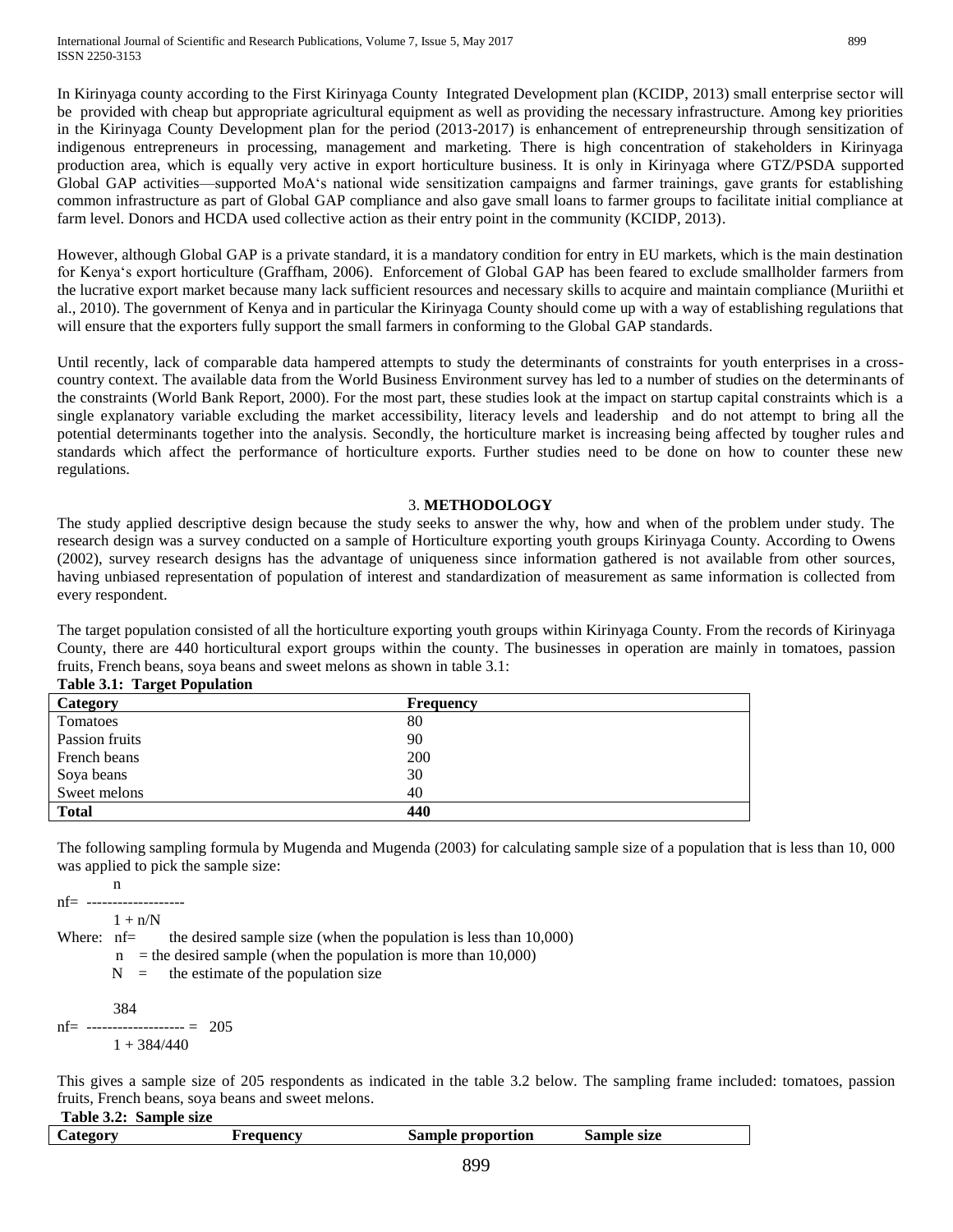International Journal of Scientific and Research Publications, Volume 7, Issue 5, May 2017 900 ISSN 2250-3153

| Tomatoes       | 80  | 46% |     |
|----------------|-----|-----|-----|
| Passion fruits | 90  | 46% | 42  |
| French beans   | 200 | 46% | 93  |
| Soya beans     | 30  | 46% | 14  |
| Sweet melons   | 40  | 46% | 19  |
| <b>Total</b>   | 440 | 46% | 205 |

The study applied stratified sampling technique where 46% of the population in each sampling frame was selected to participate in the study. For the exact individuals to participate in the study, the researcher used simple random sampling technique as it offers every member of the population an equal chance of being included in the sample. The study employed the use of semi-structured questionnaires to collect primary data. The questionnaire was administered through drop and pick-later method to the sampled population.

To increase validity of the study, data was collected from reliable sources. The researcher also obtained authority from relevant authorities to administer the questionnaires. A pre-test of 5% of the population size was conducted to give a representation of the selected population thus the designed questionnaire was tested on 22 potential respondents. Piloting of the research instrument was necessary for various reasons: It helped to clarify the wording and grammar of the instrument so as to avoid misinterpretations; to avoid research bias; detect ambiguous questions; and to pick out in advance any problems in the methods of research. This helped to make the data used in the analysis valid.

To test the reliability of the Likert scale used in this study, reliability analysis was done using Cronbach's Alpha as the measure. A reliability co-efficient of  $\alpha \ge 0.7$  was considered adequate in indicating a high level of internal consistency for the Likert scale used. This process assisted in addressing any weaknesses with the questionnaire and the general survey technique of the research. Improvements and editing was then made on both the structure and content of the research tool to reduce the errors.

The researcher administered the questionnaires to the relevant respondents in an effort to achieve the necessary information. Research assistants were used to assist the researcher in gathering the information. The assistants were trained so that they understand the research study and what was expected of them. The research assistants were trained on the aspects of the questionnaire and how to handle the respondents to ensure that they observed ethical considerations. Self-administered questionnaires allowed the participants to respond to the questions by themselves and at their own pace.

The questionnaire was checked for completion. Qualitative analysis consisted of examining, categorizing, tabulating and recombining evidences to address the research questions. Qualitative data was grouped into meaningful patterns and themes that are observed to help in the summarizing and organization of the data. Quantitative data was analyzed through the use of statistical techniques such as frequency counts, percentages, arithmetic means, modes, pie charts and tabulation to show differences in frequencies.

Qualitative data was analyzed descriptively through the use of questionnaires. Bar charts were used to display nominal or ordinal data. Statistical Package for Social Sciences (SPSS) was used to aid in coding, entry and analysis of quantitative data obtained from the closed ended questions. Quantitative data was presented through the use of statistical techniques such as bar charts, pie charts, percentages and frequency counts. Qualitative data was presented descriptively.

## **4. FINDINGS AND DISCUSSION**

#### **4.1 Response Rate**

During the research study the researchers distributed 205 which reflected 100% questionnaires. This was equivalent to the sample size that was adopted for the study. The response rate is illustrated in table 4.1:

#### **Table 4.1: Response Rate Analysis**

| Responses |                                   | Frequency | Percent |
|-----------|-----------------------------------|-----------|---------|
|           | <b>Questionnaires Distributed</b> | 205       | 100     |
| Valid     | <b>Questionnaires Returned</b>    | 180       | 87.8    |

The above table shows that from the 205 questionnaires that were distributed 180 questionnaires were fully filed and returned. This constitutes a 87.8% response rate. According to Kothari (2009), a 50% response rate is considered aduaquate hence the response rate in this study was considered a good for the purpose of analysis and interpretation.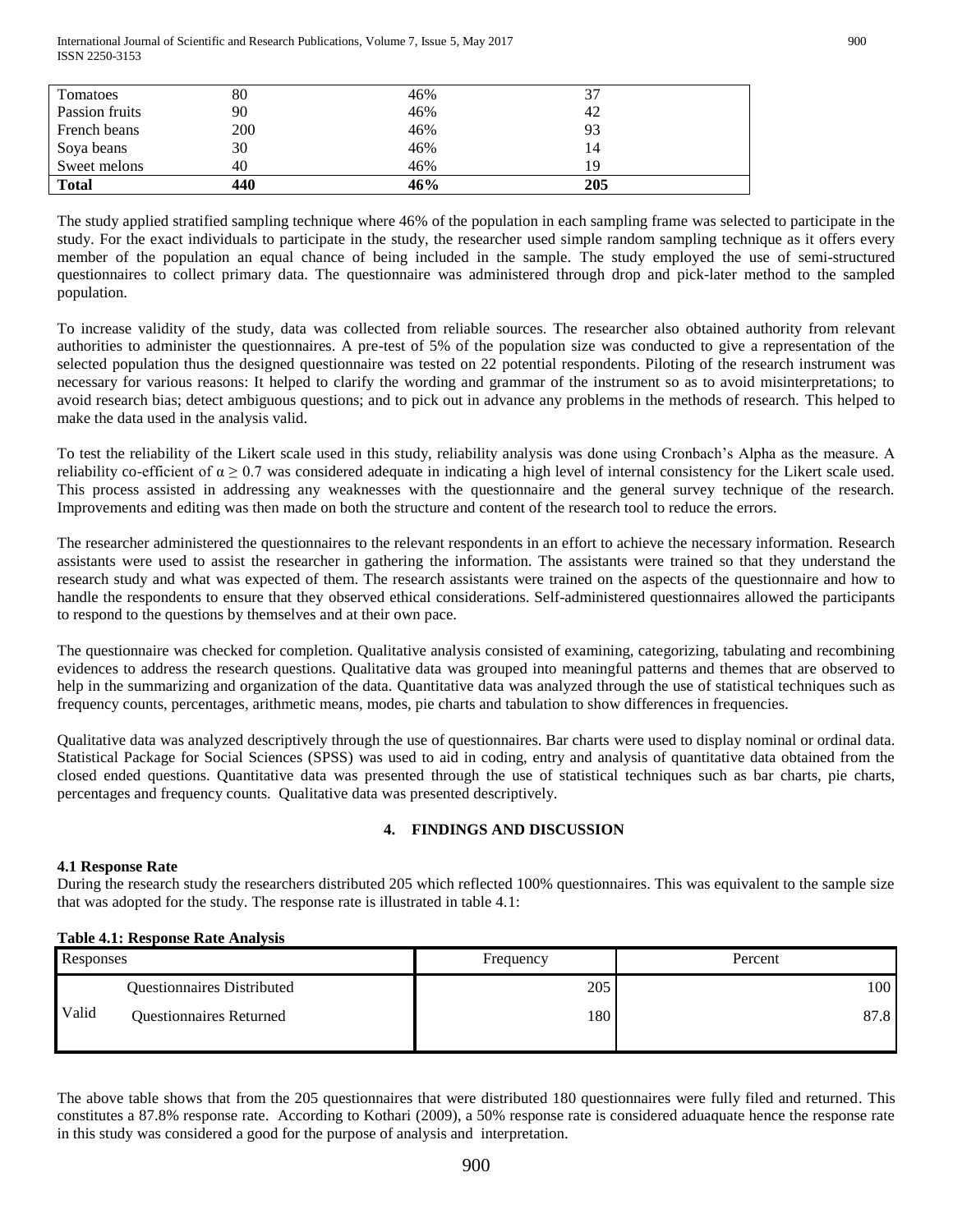## **4.2 Demographic Information**

The items on the first section of the respondent's questionnaire was on gender, age, kind of business, years of experience academic level .This served as an unprejudiced way of carrying out an in-depth analysis with regard to factors influencing entrepreneurship. The information obtained is contained in the tables below.

#### **4.2.1 Gender of Respondents**

According to the sample taken, out of 180 respondents involved in the study, 36 (72%) were males and 14 (28%) more females. The low participation of female respondents is accounted for by the fact that the nature of producing the product is a bit technical and muscular hence attract male more than females. This is shown in the table 4.2:

#### **Table 4.2: Gender of Respondents**

| Gender | Frequency | Percentage |
|--------|-----------|------------|
| Male   | 120       | 67%        |
| Female | 60        | 33%        |
| Total  | 50        | 100%       |

## **4.2.2 Age of Respondents**

On the age of the respondents, the findings were that 132(73%) were in the 20 to 35 years age bracket, while 38(21%) were in the 36-50 years age bracket. This shows that majority (73%) were with the age bracket selected by the researcher as composing of youth that is 0-35 years of age. This is shown in the table 4.3:

#### **Table 4.3: Age in years**

| Years         | Frequency | Percentage |
|---------------|-----------|------------|
| 20-35 YEARS   | 132       | 73%        |
| 36-50 YEARS   | 38        | 21%        |
| Over 50 years | 10        | 6%         |
| Total         | 180       | 100%       |
|               |           |            |

## **4.2.3 Type of Business Respondents Operate**

This section aimed at establishing the type of horticulture crop produced by the youths. Most of the farmers 50% are producing French beans which are exported to the European countries. Tomato farmers 20% are next then followed by Passion Fruit farmers at 16%. The remaining farmers 14% comprise of sweet melon farmers, soya beans farmers, onion farmers, sweet corn farmers and pawpaw farmers.

#### **Table 4.4: Type of Business Respondents Operate**

| Type         | Frequency | Percentage |
|--------------|-----------|------------|
| Tomatoes     | ⌒.<br>эo  | oc<br>ZU   |
| French beans | 90        | ЭU         |
| Passion      | oσ<br>28  |            |
| Others       | ΖO        | 14         |
| Total        | 180       | 100%       |

#### **4.2.4 Number of Years Respondents have been in Horticulture Farming**

In regard to the year of horticulture farming, the findings were that 92(51%) had been operating for less than two years 60(33%) had been in operation for more than 5 years. Then 28(16%) has been operating for over six years. This shows that the group has a relative adequate experience to provide the information sought by this study as shown in table 4.5:

#### **Table 4.5: Number of Years Respondents have been in Horticulture Farming**

| Years         | Frequency     | Percentage |
|---------------|---------------|------------|
| $1 - 2$ years | $\Omega$<br>╯ | ◡          |
| 3-5 years     | 60            | 33%        |
| Above 6 yrs   | 28            | 16%        |
| Total         | 180           | 100%       |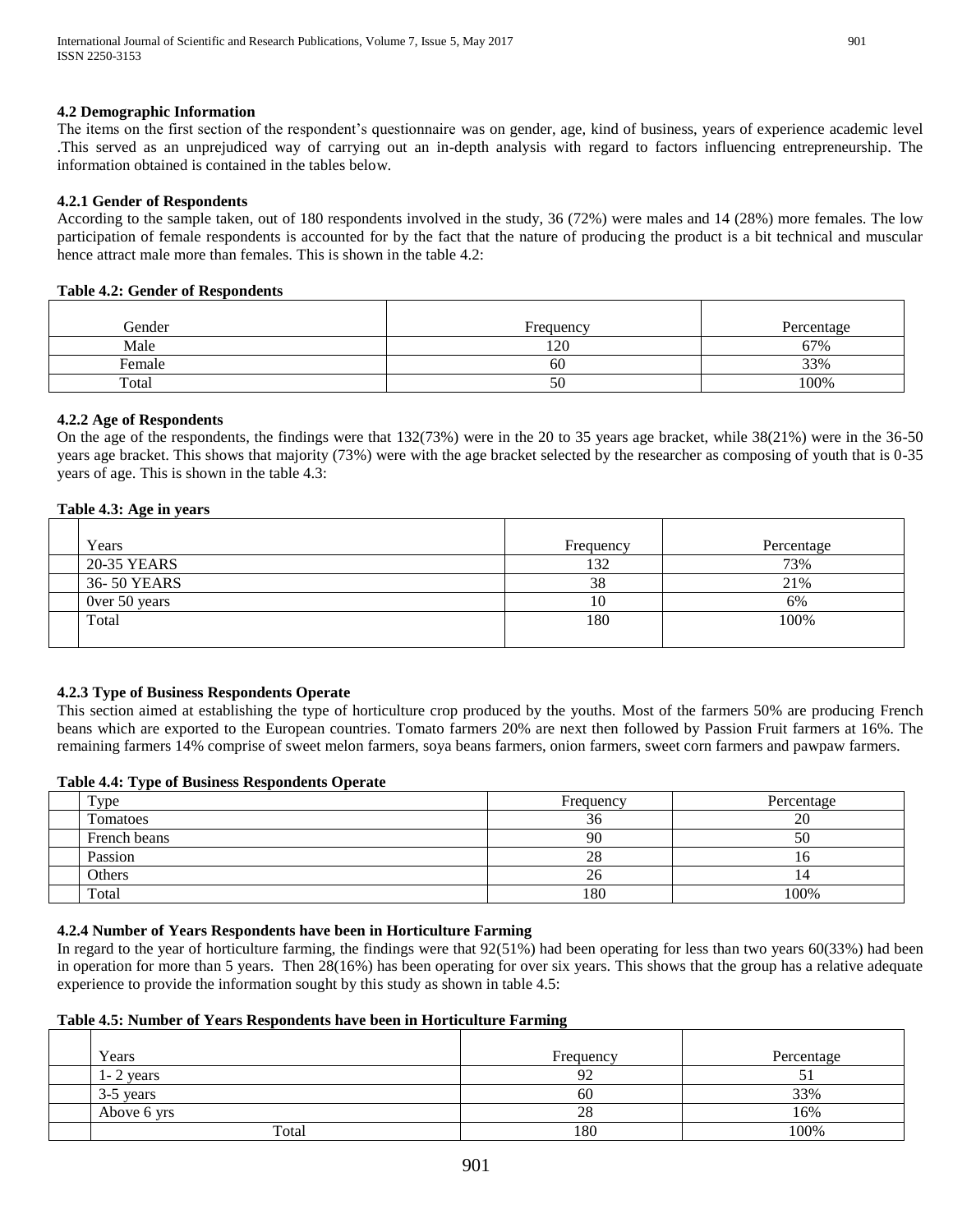## **4.2.5 Highest Level of Respondents' Education**

On the highest level of education, the findings were that  $47(26%)$  had only primary education,  $98(54%)$  had secondary education, while 28(16%) were Diploma graduate and 7(4%) were university graduates. With reference to the study, the information on academic qualification shows that most of the youth had at least some education though not adequate for complex entrepreneurial functions. They were likely to be able to tackle some challenges in entrepreneurship as shown in table 4.6:

## **Table 4.6: Highest Level of Respondents' Education**

| <b>Education</b> |                  |            |
|------------------|------------------|------------|
| <b>Level</b>     | <b>Frequency</b> | Percentage |
| Primary          | 47               | 26%        |
| Secondary        | 98               | 54%        |
| Diploma          | 28               | 16%        |
| Degree           |                  | 4%         |

## **4.3 Business Skills Level of Respondents**

On the skills possessed, (3%) had entrepreneurial skills, 7% had management skills,2% had management skills, 13% had some training on agriculture and 75% had no learned skills necessary for horticulture farming as shown in table 4.7:

## **Table 4.7 Business Skills Level of Respondents**

| <b>Skills</b> | Entrepreneurship | management | marketing | <b>Agriculture trainin None</b> |     |
|---------------|------------------|------------|-----------|---------------------------------|-----|
|               |                  | ⊥∠         |           | 24                              | 135 |
|               | 3%               | 7%         | 2%        | 13%                             | 75% |

## **4.4 Learning more Skills and Performance**

Farmers were asked to what extent do they think learning more skills would improve their performance in farming. 78% said that learning would greatly improve their performance, 3 % said the change would be moderate while 34% said that there would be no improvement as shown in table 4.8:

## **Table 4.8: Learning more Skills and Performance**

| $\sim$<br>Extent                       | extent<br>∸raa:<br>. Cal | <b>Moderate extent</b> | little<br>/ арт<br>extent<br>U. |
|----------------------------------------|--------------------------|------------------------|---------------------------------|
| $\overline{\phantom{0}}$<br>F requencv | 140                      |                        |                                 |

## **4.5 Sources of Funds and Performance**

This variable sought to identify the source of capital, availability of funds and the constraints. The findings were as follows.68% indicated relatives and friends as their source of capital, while19% indicated it was from personal saving, 7% got loans from SACCOs and banks while 12% indicated other sources. This indicates that the majority are supported by their families and relatives.

## **Table 4.9: Sources of Funds and Performance**

| <b>Source</b>        | Frequency   | percentage |
|----------------------|-------------|------------|
| Relative and friends | 120<br>- 44 | 68%        |
| Personal Saving      | 34          | 19%        |
| Loans                |             | 7%         |
| Others               |             | 7%         |
| Total                | 50          | 100%       |

## **4.6 Constrains Due to Lack of Funds and Performance**

On availability of funds, the findings were that all respondents 100% said that money was not enough to run the activities in general. On constrains imposed by inadequacy of money 85% of respondents indicated it was very much, 21% indicated it was very much, 6% indicated was fairly much and only 3% indicated it was not much.

## **Table 4.10: Constrains Due to Lack of Funds and Performance**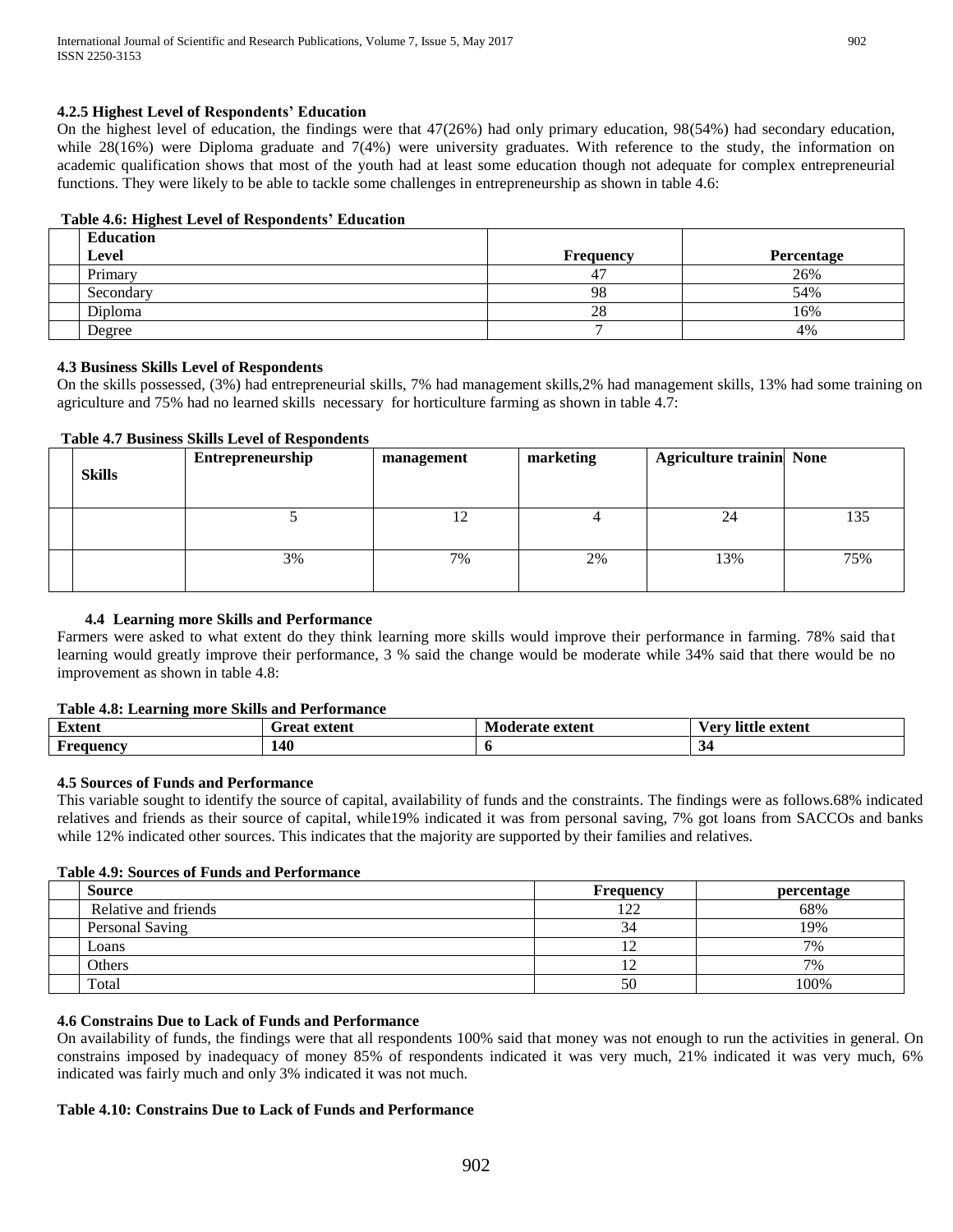| Constrain   | Frequency | Percentage |
|-------------|-----------|------------|
| Very much   | 153       | 85%        |
| Fairly much | n.<br>ΖI  | 12%        |
| Not much    |           | 3%         |
| Total       | 180       | 100%       |

## **4.7 Middlemen or Intermediaries' Effect on Entrepreneurship**

The section was to investigate the impact of middlemen or intermediaries on entrepreneurship and how much it affects the operations of small entrepreneurs. Results from the findings indicate that individuals and groups (100%) does not sell their products directly to the exporter but to companies who buys from them and take to the exporting firms. On how much this affects their business, 68%reported that the effects are much, 12%indicated fairly much 16% indicated not much, while only 4% said not at all.

## **Table 4.11 Middlemen or Intermediaries' Effect on Entrepreneurship**

| Impact      | Frequency | Percentage |
|-------------|-----------|------------|
| Very much   | 122       | 68%        |
| Fairly much | 23        | 12%        |
| Not much    | 28        | 16%        |
| Not all     |           | 4%         |
| Total       | 180       | 100%       |

## **4.8 Pricing of the produce Expectations**

On the expectation of prices of their produce, the findings were that 16% said that the price was adequate, 72% low and 12% indicated it to be very low. The above findings reveals that the members were aware that they were not getting the full value for their produce and that the middlemen were actually exploiting them.

#### **Table 4.12 Pricing of the produce Expectations**

| Price expectation of the product | Frequency | Percentage |
|----------------------------------|-----------|------------|
| Adequate                         | 29        | 16%        |
| Low                              | 130       | 72%        |
| Very low                         | ⌒<br>∸    | 12%        |
| Total                            | 180       | 100%       |

## **4.9 Effects of Technology Adoption on Performance**

On the issue of effects of technology adoption, 80% said that they have a saving on the cost of production,70% said they have increased product yields, 60% said that that they have used technology in getting useful information that have helped in performance of their farm while 10% said their products have become less competitive.

#### **Table 4.13 Effects of Technology Adoption on Performance**

| Effect of technology adoption | Percentage |  |  |
|-------------------------------|------------|--|--|
|                               |            |  |  |
|                               |            |  |  |
| Low cost of production        | 60%        |  |  |
|                               |            |  |  |
| High yields                   | 70%        |  |  |
| Getting useful information    | 60%        |  |  |
| Become less competitive       | 10%        |  |  |

## **4.10 Extent of Technology Adoption on Business Performance**

This shows the extent to which technology adoption has affected the performance of horticulture farming. 60% said that technology has very greatly affected their businss, 20% said it has great extent, 16% said there is little extent while 4% said the extent of effect is very little.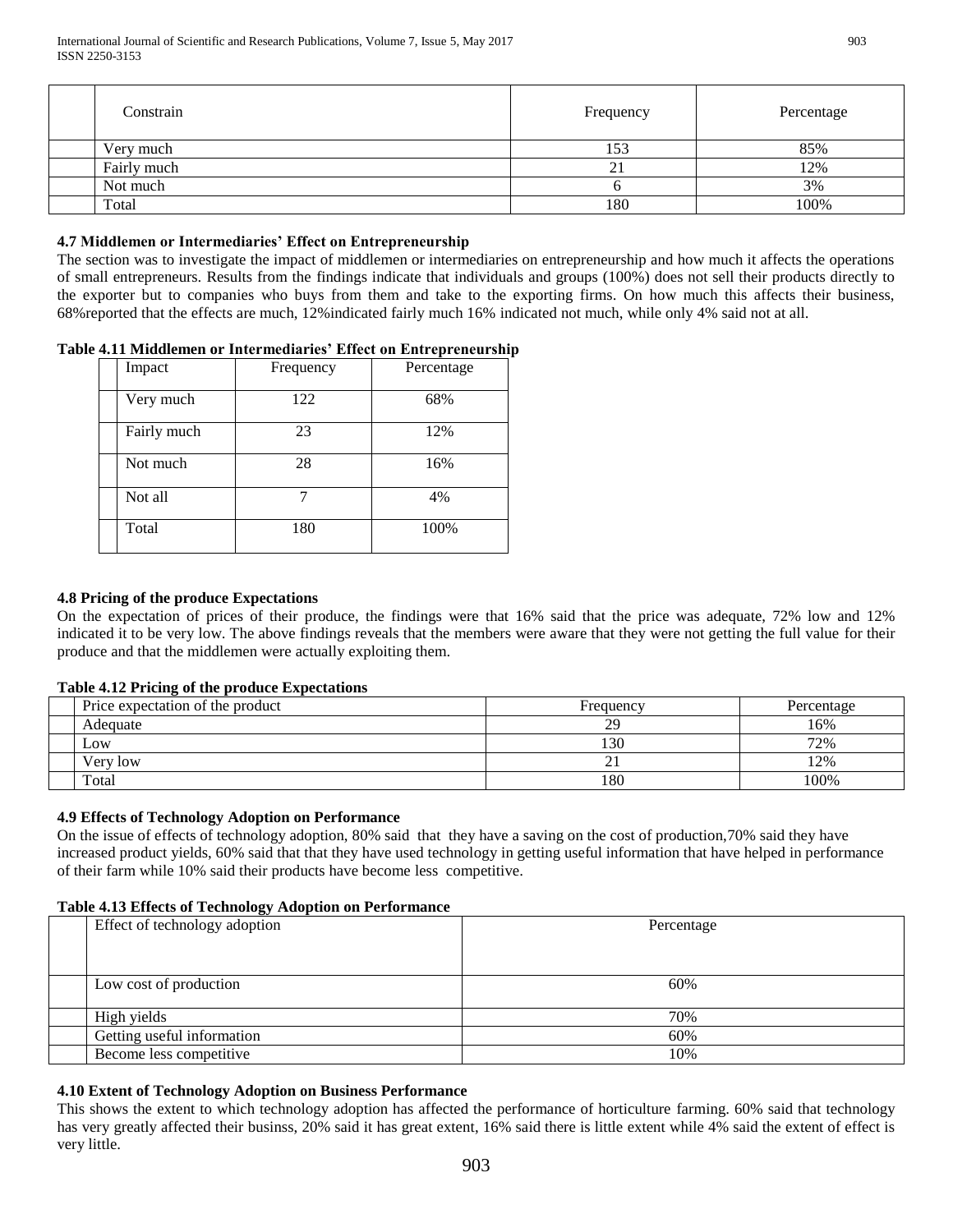| Table 4.14 Extent of Technology Adoption on Business Performance |  |  |  |
|------------------------------------------------------------------|--|--|--|
|------------------------------------------------------------------|--|--|--|

| Impact             | Frequency | Percentage |
|--------------------|-----------|------------|
| Very great extent  | 108       | 60%        |
| Great extent       | 36        | 20%        |
| little extent      | 29        | 16%        |
| Very little extent | ⇁         | 4%         |
| Total              | 180       | 100%       |

#### **5. SUMMARY, CONCLUSIONS AND RECOMMENDATIONS**

#### **5.1 Summary of Study Findings**

The major purpose of this study was to look at the entrepreneurial factors influencing performance of horticultural exporting youth groups in Kirinyaga County. This was achieved through the use of research specific objectives and the research question out of which the study questionnaire was formulated to investigate how these challenges impacts on their performance. The major findings were that a range of challenges, which are both from within and entrepreneur's confinement pose a lot of challenges on the running and performance of an enterprise. Among them being lack of finance, competition, market, technology and the regulating environment.

The first objective aimed at finding out how skills level among youths affects their entrepreneurships success. The findings from this study showed that lack of relevant training and knowledge is a factor that limits performance and success in enterprises amongst the youth. The youths said that they needed further specific training on business operations which includes general management, agriculture training, and entrepreneurship in general. .This finding is in line with Namusonga (2000) finding on entrepreneurship development in which he found out that in spite of completing the formal education; the curricula school leavers had gone through does not equip them with required entrepreneurial skills. He went further to suggest that the reorientation of the curricula to introduce enterprise education in school a suggestion which this study highly support.

On the constraints imposed by lack of funds, which was the second objectives of this study, the findings was that most of the youth had a problem in getting the initial capital for their business start up. Further finding was that despite having managed to start, majority lack finances to sustain the venture. For example; they cited high cost of spraying chemicals for pests and diseases control on the crops, Vis a Vis the low prices their products fetch in the market. Expanding their business was also limited by lack of fund. Lack of funds also exposed them to hiring cheap inexperienced workforce. Many said that they were about to give up farming after crop failure and low prices which ate up their initial capital, raising more funds was proving difficult and risky and were therefore opting to quit.

On the challenges posed by the market availability and accessibility, the study established that access to the market is a major problem and middlemen have maximized on taking advantage of this to exploit entrepreneurs .Ignorance and lack of funds were attributed to be the reason for this. For example the study established that the various groups cannot afford to take their produce to Nairobi where they can sell direct to the exporting firms. Middlemen buy the produce direct from the farms and block any new buyer by forming cartels. Further, the study found out that the middlemen take advantage of the buyers ignorance where they arbitrarily violate their agreement between them especially when the produce floods the market by sometime failing to collect the goods on agreed days, hence going into waste.

Lastly, the study looked at the impact of technology adoption, and what contribution it has made on their business performance. The study established most of the youths are not able to adopt technology due to lack of knowledge and funds. They argued that technology was expensive and complicated and thus was difficult to adopt. However, they said that the little technology they have adopted, it has a great impact on their business. They said that their businesses would perform much better if they were able to adopt the technology.

#### **5.2 Study Conclusions**

Based on the findings of this study the researcher concluded that small scale enterprises play a vital role in keeping the youths in productive ventures and also in making them self reliant through provisions of self employment. The study concluded that lack of relevant training and knowledge, getting the initial capital for business start up, access to the market and technology adoption remained the limiting factors to the performance and success of horticulture farmers in Kirinyaga County. A combined effort by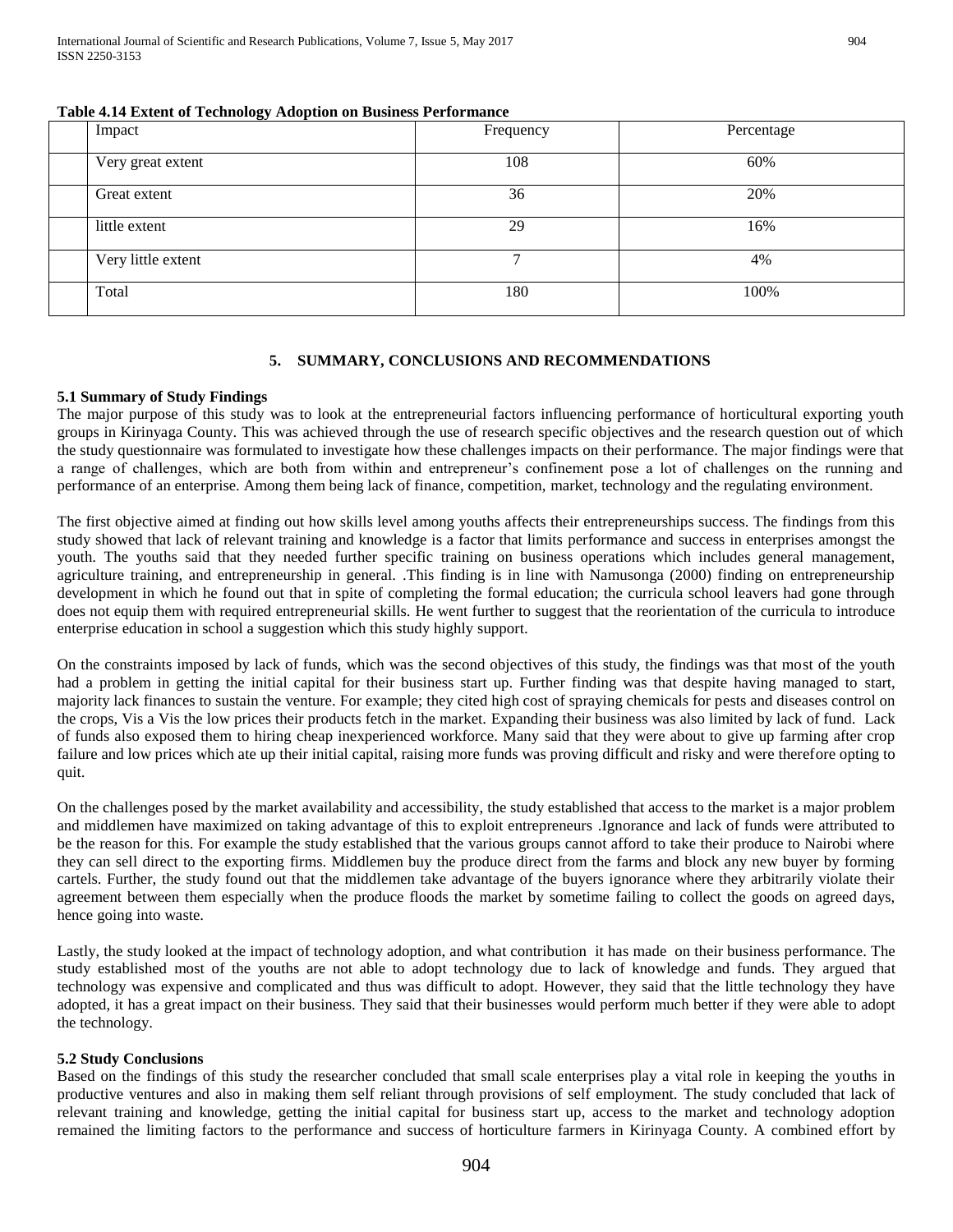relevant authorities like the government, training institution and credit lending institution should be encouraged to ensure a conducive operating and regulatory environment for small scale enterprises.

#### **5.3 Policy Recommendations of the Study**

On the bases of the finding and conclusion of this study the following recommendations were proposed: the government to come up with appropriate measures which will empower youths to take advantage of the opportunities provided by the small scale enterprises sector, training institutions offering entrepreneurial and marketing skills especially in rural areas should be strengthened to serve micro-enterprises. Vocational centre to include business studies. Further special training program should be organized to training youths already in business ventures.

The government to facilitate the success of small enterprises owned by youths through ensuring fund kits like youth development fund which benefit the youths and are not misappropriated. Youth development fund is already working well in Embu County where youths are funded by the county government. The government should encourage the youths to form stronger groups then source for market for their products. The government should facilitate acquiring of cheaper agriculture tools and chemical and easy access to cheaper internet, embrace new farming technology in counties that will help the farmers

#### **5.4 Recommendations for Further Studies**

Further studies should also be conducted on the following areas: Government funded SMEs and their success, the role of the government in success of small scale business and entrepreneurial training and the success of small scale enterprises.

#### **REFERENCES**

Anita Du Rietz1 & Magnus Henrekson (2000) Testing the Female Underperformance Hypothesis,small business economics vol 14,Stockholm School of Economics & Research Institute of Industrial Economics

Bennnet L and Cuevas, D.C (1995), sustainable banking with the poor journal of International development, vol 8 no 2:110-145

A Barno, B Ondanje,J Ngwiri(2009), dynamics of Horticultural Exports to European Union Markets: Challenges and Opportunities in Sub- Saharan Africa. All Africa Horticultural Congress.

F. Bruinsma (2008), Managing The transition to renewable Energy. Theory and practice from local, Regional and Macro perspective.

Government of Kenya (1997), 8th national development plan (1997-2000) Government Printers Nairobi

Andrew M. and Crispin B. (2000) Micro and small enterprises in Kenya international center for economic growth.

Government of Kenya (1986) sessional paper no.1 of 1986 on economic management for renewed growth, Government printers, Nairobi

Jaffee, S. (1994). "Contract Farming in the Shadow of Competitive Markets: The Experience of Kenyan Horticulture." In Little

, P. and M. Watts. Living Under Contra ct:Contract Farming and Agrarian Transformation in Sub-Saharan Africa. University of Wisconsin Press. Madison, Wisconsin.

| Jaffee, S. (1995). "The Many Faces of Success: The Development of Kenyan Horticultural<br>Exports." In Jaffee, S and J. Morton (eds) Marketing Africa's High Value Foods.         | The World Bank. Washington, D.C. |
|-----------------------------------------------------------------------------------------------------------------------------------------------------------------------------------|----------------------------------|
| Kenya Development Learning Centre (KDLC), (2010) Smallholder farmers' involvement in<br>perspective.<br>Video conference on high value horticulture for Eastern & Southern Africa | commercial horticulture Kenya's  |
| Kenya Management Assistance Programmed (1996), survey on legal impediments to small<br>Nairobi, Kenya                                                                             | business development in Kenya    |
| Kabede Keno (2011), Challeges and opportunities of horticulture industry and its<br>diversification. MA thesis, University of Addis<br>Ababa.                                     | contribution to Ethiopian export |